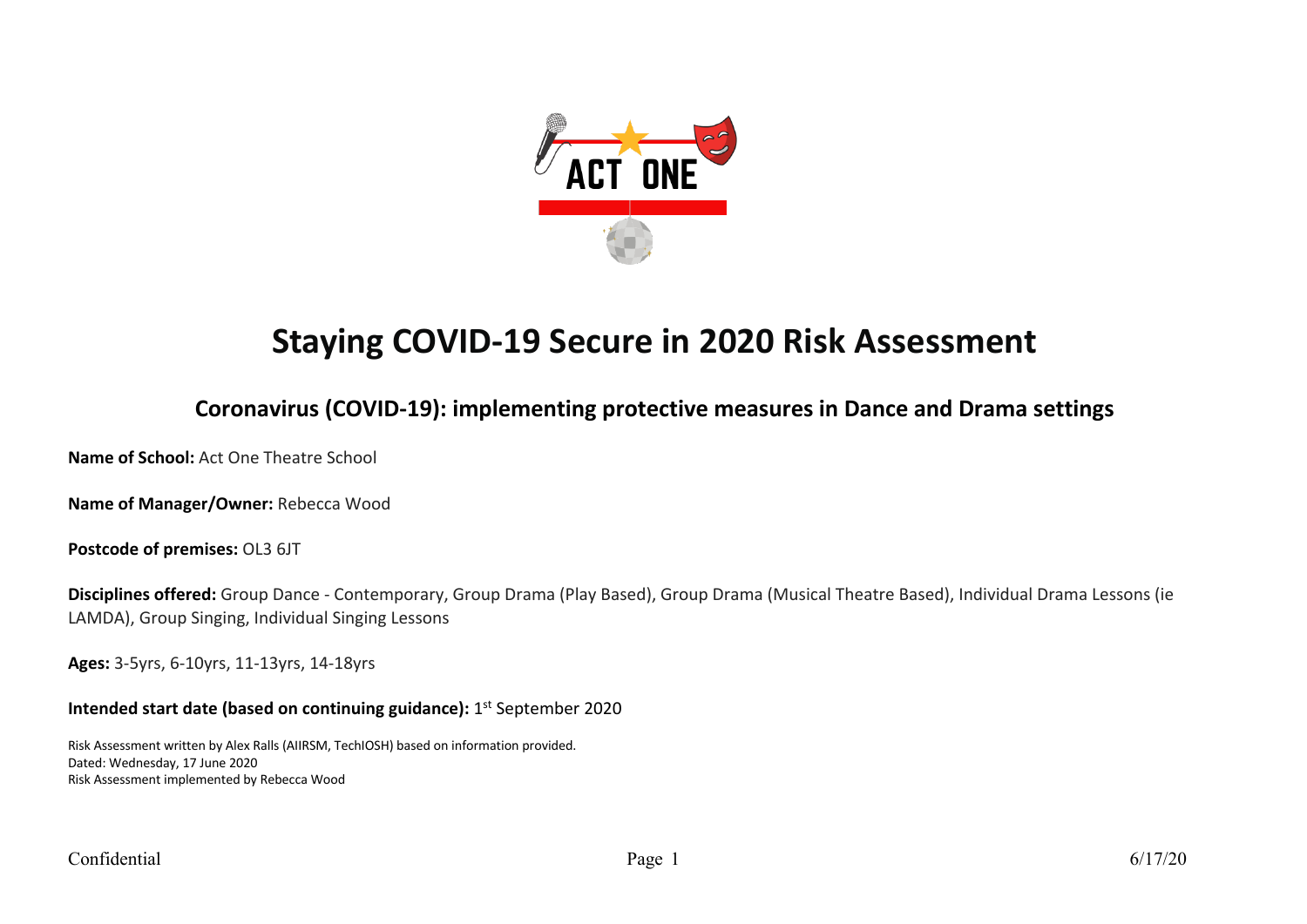### **Introduction**

In all education, childcare and social care settings, preventing the spread of Coronavirus involves dealing with direct transmission (for instance, when in close contact with those sneezing and coughing) and indirect transmission (via touching contaminated surfaces). A range of approaches and actions should be employed to do this. These can be seen as a hierarchy of controls that, when implemented, creates an inherently safer system, where the risk of transmission of infection is substantially reduced.

This Risk Assessment was undertaken based on information provided by Rebecca Wood on behalf of Act One Theatre School.

The possibility of delivering all/some classes virtually (using TEAMS or Zoom for example) has been considered and whilst some classes can continue to be delivered virtually the nature of the Dance and Drama business requires physical presence, where possible, to ensure technique is properly managed to prevent injury. Physical contact will be limited, or managed, in line with the control measures outlined in this document and Government guidance on 'Social Distancing'.

Any change resulting in the escalation of either the Severity Rating or Probability Rating of an identified hazard is to be reported to Rebecca Wood or an appropriate line manager at Act One Theatre School. The severity and probability definitions relating to this document can be found below.

It is assumed that this Risk Assessment forms part of Act One Theatre School's over-arching Risk Assessments, Operating Procedures and preventative measures used to minimise risk. It should not be viewed in isolation. Other documentation that should be considered, where applicable, includes;

School Risk Assessments School Operating Procedures School Method Statements Child Protection Policy Space/Venue Handbook and RAMS

|                   |                       |                | <b>RISK TOLERANCE</b>   |                         |                     |                 |          |                |
|-------------------|-----------------------|----------------|-------------------------|-------------------------|---------------------|-----------------|----------|----------------|
|                   |                       |                |                         |                         |                     |                 |          |                |
|                   | <b>ALMOST CERTAIN</b> | 6              | $\ddot{\mathbf{6}}$     | 12                      | 18                  | 24              | 30       | 36             |
|                   | <b>VERY LIKELY</b>    | 5              | 5                       | 10                      | 15                  | 20              | 25       | 30             |
| <b>TIKETIHOOD</b> | <b>LIKELY</b>         | 4              | $\overline{\mathbf{4}}$ | 8                       | 12                  | 16              | 20       | 24             |
|                   | <b>POSSIBLE</b>       | 3              | 3                       | $\ddot{\mathbf{6}}$     | 9                   | 12              | 15       | 18             |
|                   | <b>VERYUNLIKELY</b>   | $\overline{2}$ | $\overline{a}$          | $\overline{\mathbf{4}}$ | $\ddot{\mathbf{6}}$ | 8               | 10       | 12             |
|                   | <b>UNFORESEEABLE</b>  | 1              | $\overline{1}$          | $\overline{a}$          | 3                   | 4               | 5        | $\overline{6}$ |
|                   |                       |                | 1                       | $\overline{2}$          | 3                   | 4               | 5        | 6              |
|                   |                       |                | NEGLIGIBLE              | MINOR                   | MODERATE            | MAJOR           | CRITICAL | CATASTROPHIC   |
|                   |                       |                |                         |                         |                     | <b>SEVERITY</b> |          |                |

#### **SEVERITY DEFINITIONS**

NEGLIGIBLE: May lead to a miscommunication, no foreseeable risk of harm or discomfort, no damage.

MINOR: Superficial injury, temporary discomfort or distress, minor property damage.

MODERATE: Cuts, grazes or other injury which require on-site first aid, moderate property damage.

MAJOR: Minor fractures, requires hospital treatment, absence from work for 3 days or more, major property damage. (RIDDOR)

CRITICAL: Major fractures, ill health leading to disability or reportable disease (RIDDOR), critical property damage, e.g. structural.

CATASTROPHIC: Amputations, fatality, life shortening illnesses, catastrophic property damage.

#### TO CALCULATE RISK SCORE:

- First..... Assess the likelihood of the hazard occurring
- Second...... Assess the severity of the hazard if it were to occur.
- Third...... Calculate risk score using the matrix to the left. This is done by reading from the box at the intersection between your chosen severity and likelihood figures.

#### **RISK TOLERANCE:**

The Risk Tolerance is 9. Anything above this is deemed an unacceptable risk and appropriate control measures need to be applied in order to reduce the risk factor below 9.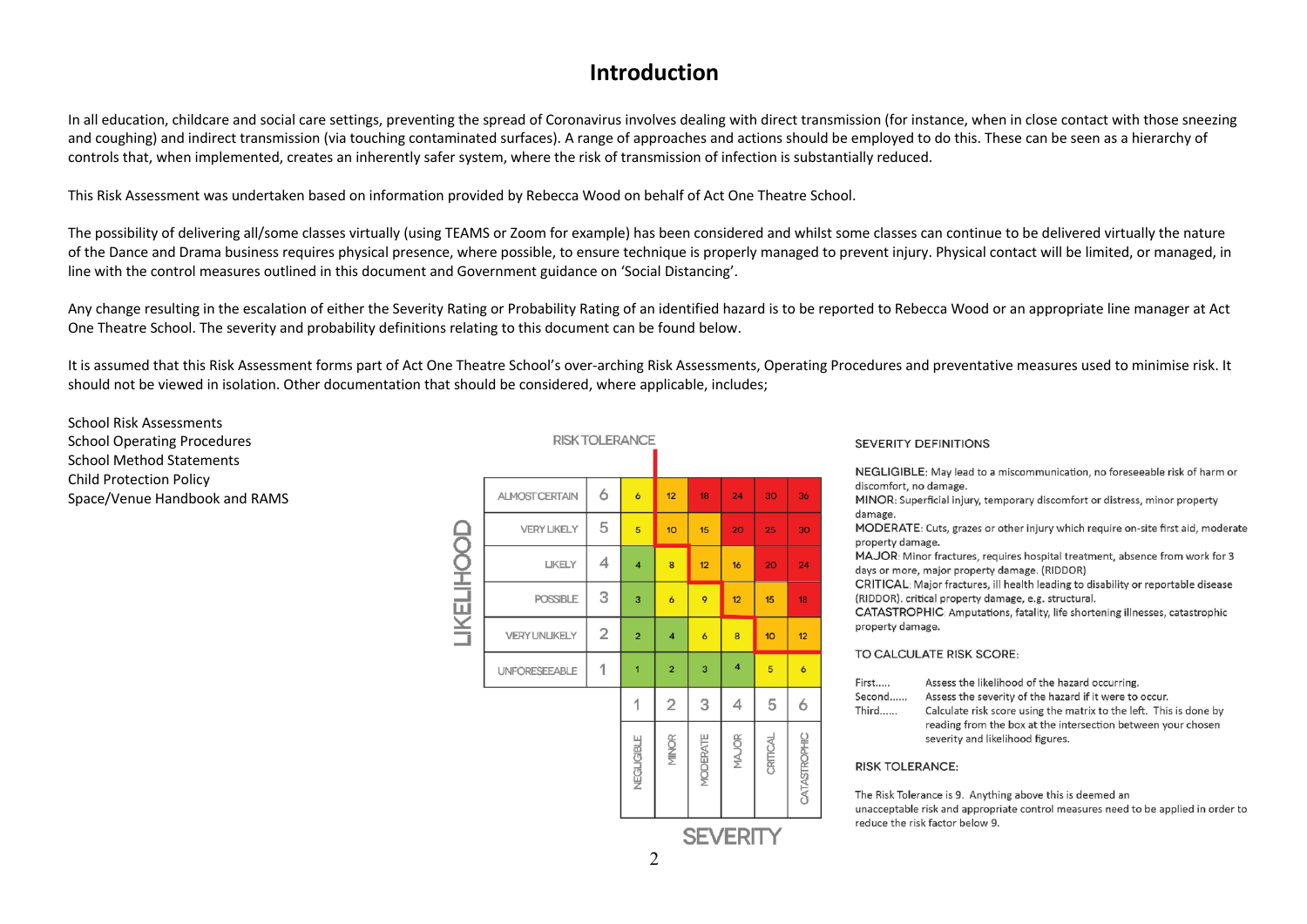|                                                                                                                                                                                                                                                                                                                                              |                                             |                   |            |          |               | General - Staff and Student Welfare (prior to attendance)                                                                                                                                                                                                                                                                                                                                                                                                                                                                                                                                                                                                                                                                                                                                                                                                                                                                                                                                                                                                                                                                                                                                                                                                                                                                                                                                                                                                                                                                                                                                                                                      |                |          |               |
|----------------------------------------------------------------------------------------------------------------------------------------------------------------------------------------------------------------------------------------------------------------------------------------------------------------------------------------------|---------------------------------------------|-------------------|------------|----------|---------------|------------------------------------------------------------------------------------------------------------------------------------------------------------------------------------------------------------------------------------------------------------------------------------------------------------------------------------------------------------------------------------------------------------------------------------------------------------------------------------------------------------------------------------------------------------------------------------------------------------------------------------------------------------------------------------------------------------------------------------------------------------------------------------------------------------------------------------------------------------------------------------------------------------------------------------------------------------------------------------------------------------------------------------------------------------------------------------------------------------------------------------------------------------------------------------------------------------------------------------------------------------------------------------------------------------------------------------------------------------------------------------------------------------------------------------------------------------------------------------------------------------------------------------------------------------------------------------------------------------------------------------------------|----------------|----------|---------------|
| Hazard                                                                                                                                                                                                                                                                                                                                       | Risk                                        | Who is at<br>Risk | Likelihood | Severity | Risk<br>Score | <b>Control Measure</b>                                                                                                                                                                                                                                                                                                                                                                                                                                                                                                                                                                                                                                                                                                                                                                                                                                                                                                                                                                                                                                                                                                                                                                                                                                                                                                                                                                                                                                                                                                                                                                                                                         | Likelihood     | Severity | Risk<br>Score |
| <b>Exposure from others</b><br>due to:<br>1) Living with someone<br>with a confirmed case of<br>COVID-19.<br>2) Have come into close<br>contact (within 2 metres<br>for 15 minutes or more)<br>with a confirmed case of<br>COVID-19.<br>3) Being advised by a<br>public health agency that<br>contact with a diagnosed<br>case has occurred. | Contracting<br>and/or conveying<br>COVID-19 | All               | 4          |          | 16            | To continue following ongoing government guidance<br>$\bullet$<br>https://www.gov.uk/government/publications/covid-<br>19-stay-at-home-guidance<br>To follow government action of self-isolation and only<br>$\bullet$<br>to leave house on the following circumstances: for<br>medical reason; to shop for necessary food supplies;<br>for exercise once per day; and for essential works<br>including those deemed 'key workers'<br>Where an employee to maintain contact with the<br>Head of School and to follow School policy / guidance.<br>Stay at home and only attend hospital in an<br>emergency. Do not attend GP surgery and phone NHS<br>line (111) if further advice is required<br>Follow good NHS hygiene measures at all times<br>Avoid all visitors to your home unless they are<br>providing a medical requirement<br>Do not approach delivery staff, allow packages to be<br>left on the doorstep<br>Do not take any antibiotics as they do not work<br>against viruses.<br>Where the child, young person or staff member tests<br>positive, the rest of their class or group within their<br>school setting should be sent home and advised to<br>self-isolate for 14 days. The other household members<br>of that wider class or group do not need to self-isolate<br>unless the child, young person or staff member they<br>live with in that group subsequently develops<br>symptoms.<br>Continue to offer classes virtually where possible in<br>order that self-isolated students can continue to<br>participate - thereby encouraging parents and<br>students to 'do the right thing' and follow current<br>advice. | $\overline{2}$ | Λ        |               |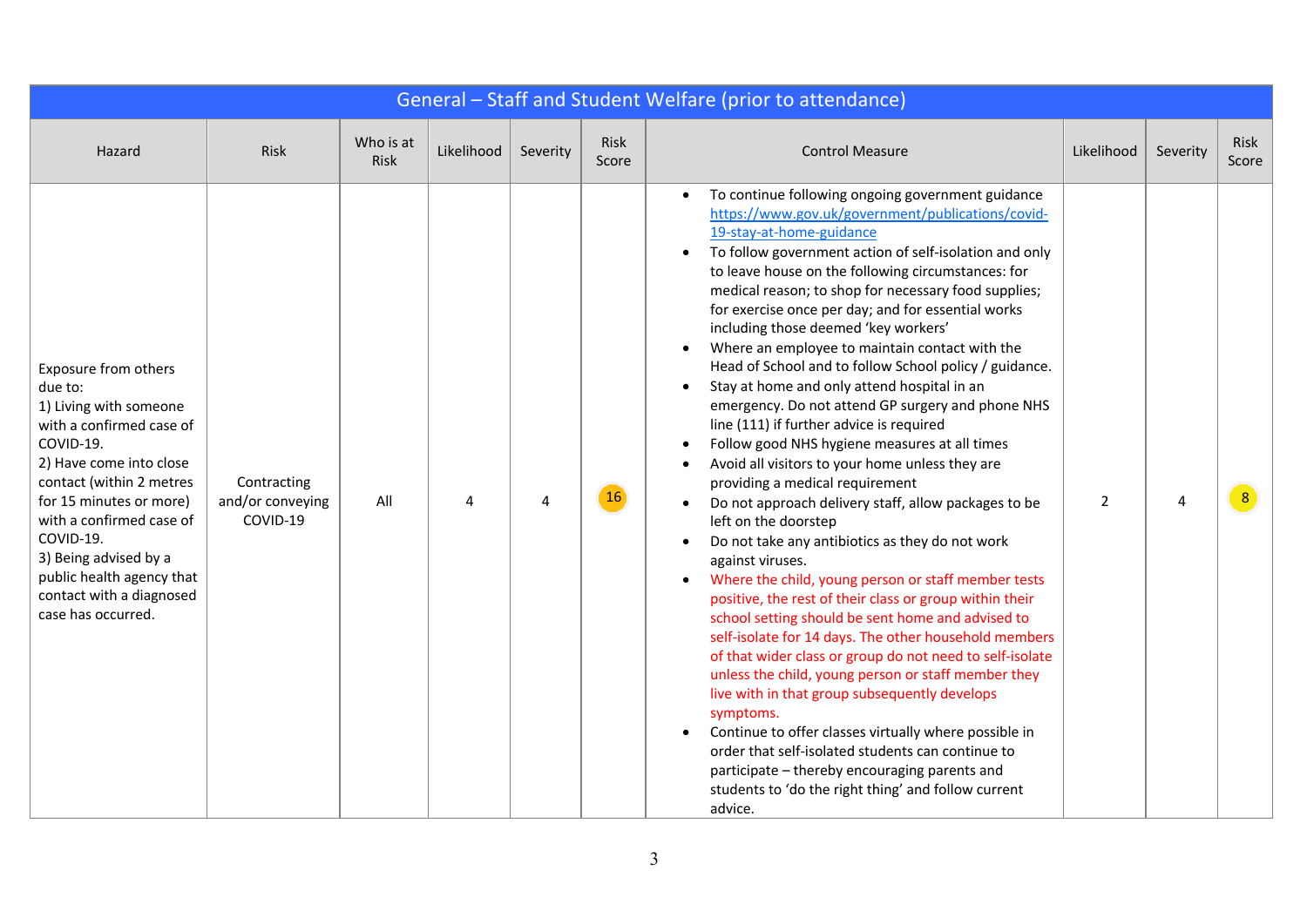| Persons classified as<br>vulnerable                                                                                         | Contracting<br>and/or conveying<br>COVID-19 | Vulnerable<br>persons    | $\mathbf{3}$ | 6 |                   | To ensure extremely vulnerable persons (Solid organ<br>$\bullet$<br>transplant recipients; people with specific cancers:<br>people with cancer who are undergoing active<br>chemotherapy or radical radiotherapy for lung cancer;<br>people with cancers of the blood or bone marrow<br>such as leukaemia, lymphoma or myeloma who are at<br>any stage of treatment; people having<br>immunotherapy or other continuing antibody<br>treatments for cancer; people having other targeted<br>cancer treatments which can affect the immune<br>system, such as protein kinase inhibitors or PARP<br>inhibitors; people who have had bone marrow or stem<br>cell transplants in the last 6 months, or who are still<br>taking immunosuppressive drugs; People with severe<br>respiratory conditions including all cystic fibrosis,<br>severe asthma and severe COPD; People with rare<br>diseases and inborn errors of metabolism that<br>significantly increase the risk of infections (such as<br>SCID, homozygous sickle cell); People on<br>immunosuppression therapies sufficient to<br>significantly increase risk of infection; Women who are<br>pregnant with significant heart disease, congenital or<br>acquired.) are shielding themselves and following<br>their specific medical advice issued to them no later<br>than 29/3/2020 | $\overline{2}$ | 5              | 10             |
|-----------------------------------------------------------------------------------------------------------------------------|---------------------------------------------|--------------------------|--------------|---|-------------------|--------------------------------------------------------------------------------------------------------------------------------------------------------------------------------------------------------------------------------------------------------------------------------------------------------------------------------------------------------------------------------------------------------------------------------------------------------------------------------------------------------------------------------------------------------------------------------------------------------------------------------------------------------------------------------------------------------------------------------------------------------------------------------------------------------------------------------------------------------------------------------------------------------------------------------------------------------------------------------------------------------------------------------------------------------------------------------------------------------------------------------------------------------------------------------------------------------------------------------------------------------------------------------------------------------------------------------------------|----------------|----------------|----------------|
| Staff or students with<br>individual Risk<br>Assessments (i.e.<br>disability, young persons<br>or new/expectant<br>mothers) | Contracting<br>and/or conveying<br>COVID-19 | Identified<br>individual | $\mathbf{3}$ | 4 | $12 \overline{ }$ | Existing individual Risk Assessments have been<br>reviewed as necessary and additional measures put in<br>place for those at enhanced risk of contracting and/or<br>conveying COVID-19.<br>Where it isn't possible to ensure adequate protection<br>for a vulnerable member of staff, they have been<br>advised not to attend work and to remain on Furlough<br>(where this is possible).<br>Where it isn't possible to ensure adequate protection<br>for a vulnerable student, they have been advised not<br>to attend class.                                                                                                                                                                                                                                                                                                                                                                                                                                                                                                                                                                                                                                                                                                                                                                                                             | $\overline{2}$ | $\overline{4}$ | 8 <sup>°</sup> |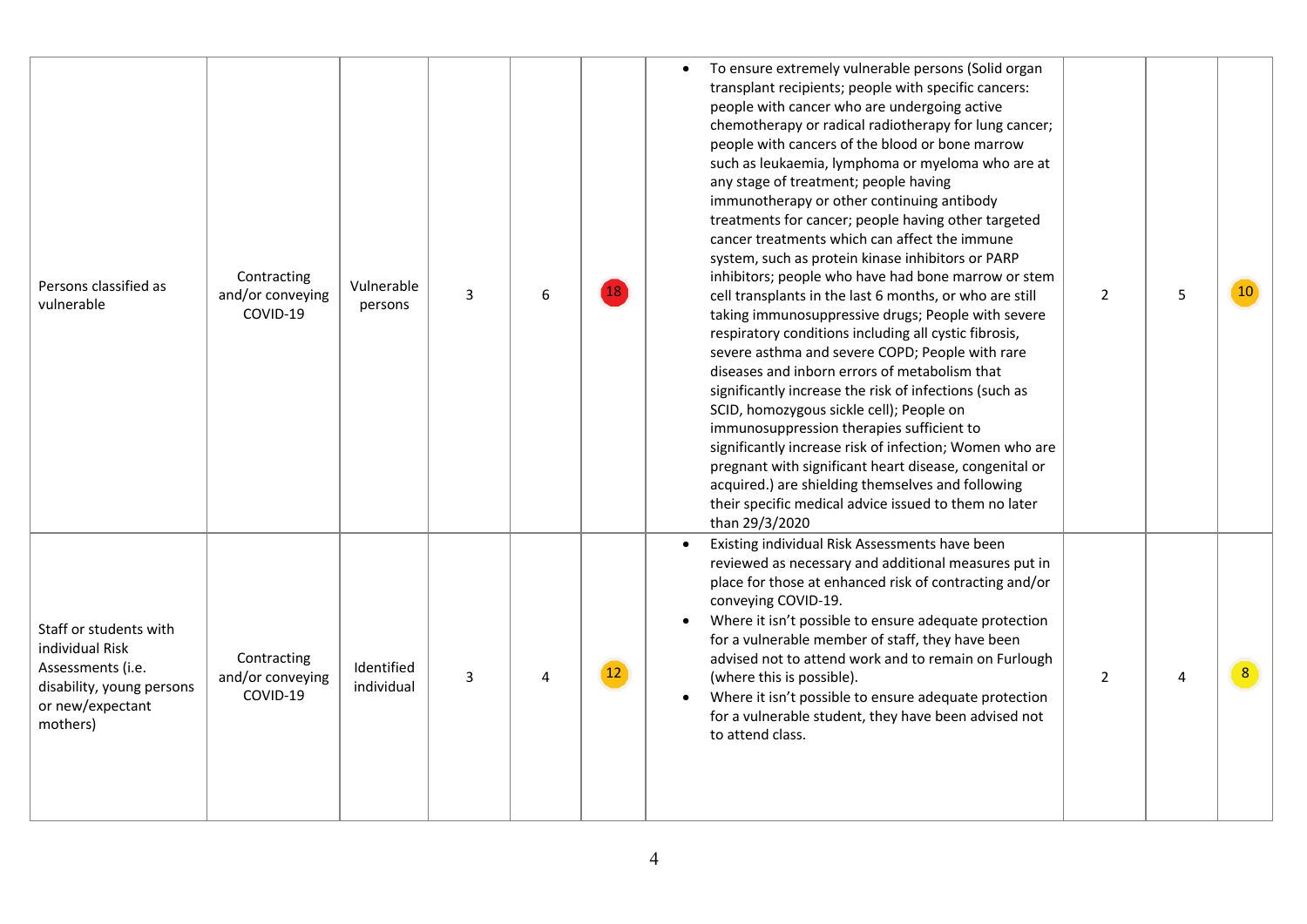| General - Staff and Student Travel to/from School                                           |                                             |                   |            |          |               |                                                                                                                                                                                                                                                                                                                                                                                                                                                                                                                                                                                                                                                                                                                                                                                                                                                                                                                                                                                                                                                                                                           |                |          |               |  |  |  |
|---------------------------------------------------------------------------------------------|---------------------------------------------|-------------------|------------|----------|---------------|-----------------------------------------------------------------------------------------------------------------------------------------------------------------------------------------------------------------------------------------------------------------------------------------------------------------------------------------------------------------------------------------------------------------------------------------------------------------------------------------------------------------------------------------------------------------------------------------------------------------------------------------------------------------------------------------------------------------------------------------------------------------------------------------------------------------------------------------------------------------------------------------------------------------------------------------------------------------------------------------------------------------------------------------------------------------------------------------------------------|----------------|----------|---------------|--|--|--|
| Hazard                                                                                      | Risk                                        | Who is at<br>Risk | Likelihood | Severity | Risk<br>Score | <b>Control Measure</b>                                                                                                                                                                                                                                                                                                                                                                                                                                                                                                                                                                                                                                                                                                                                                                                                                                                                                                                                                                                                                                                                                    | Likelihood     | Severity | Risk<br>Score |  |  |  |
| Exposure to COVID-19<br>due to use of public<br>transport and/or shared<br>family transport | Contracting<br>and/or conveying<br>COVID-19 | All               | Δ          | Δ        | 16            | All persons to limit their use of public transport to/from<br>class. Where travel is essential to use private dual<br>occupancy where possible.<br>Reduce the amount of time using public transport and to<br>implement social distancing where possible (2m clearance<br>from persons and not to travel in groups of more than 2<br>unless it is immediate family)<br>Encourage staff, parents, children and young people to<br>walk or cycle to their classes where possible<br>Ensure staff, parents, children and young people follow<br>the Coronavirus (COVID-19): safer travel guidance for<br>passengers when planning their travel.                                                                                                                                                                                                                                                                                                                                                                                                                                                              | $\overline{2}$ | Δ        | 8             |  |  |  |
| Exposure to COVID-19<br>due to failing to plan<br>parking and drop off<br>measures          | Contracting<br>and/or conveying<br>COVID-19 | All               | 4          |          | 16            | Plan parents' drop-off and pick-up protocols that minimise<br>adult to adult contact<br>Children (6+) and Young people to be dropped by parents<br>who should remain in their car and watch them walk to<br>the entrance to be greeted by a member of staff.<br>Parents of children aged 3-5yrs are to park and walk their<br>child to the entrance to be handed over to a member of<br>staff (remaining 2m from other families).<br>Tell parents that if the child needs to be accompanied to<br>their classes, only one parent should attend<br>Tell parents and young people their allocated drop off and<br>collection times and the process for doing so, including<br>protocols for minimising adult to adult contact (for<br>example, which entrance to use)<br>Make it clear to parents that they cannot gather at studio<br>door, or enter the site (unless they have a pre-arranged<br>appointment, which should be conducted safely)<br>Verbal confirmation will be sought from parent or carer<br>$\bullet$<br>that their child has not been displaying any signs or<br>symptoms of COVID-19. | $\overline{2}$ |          |               |  |  |  |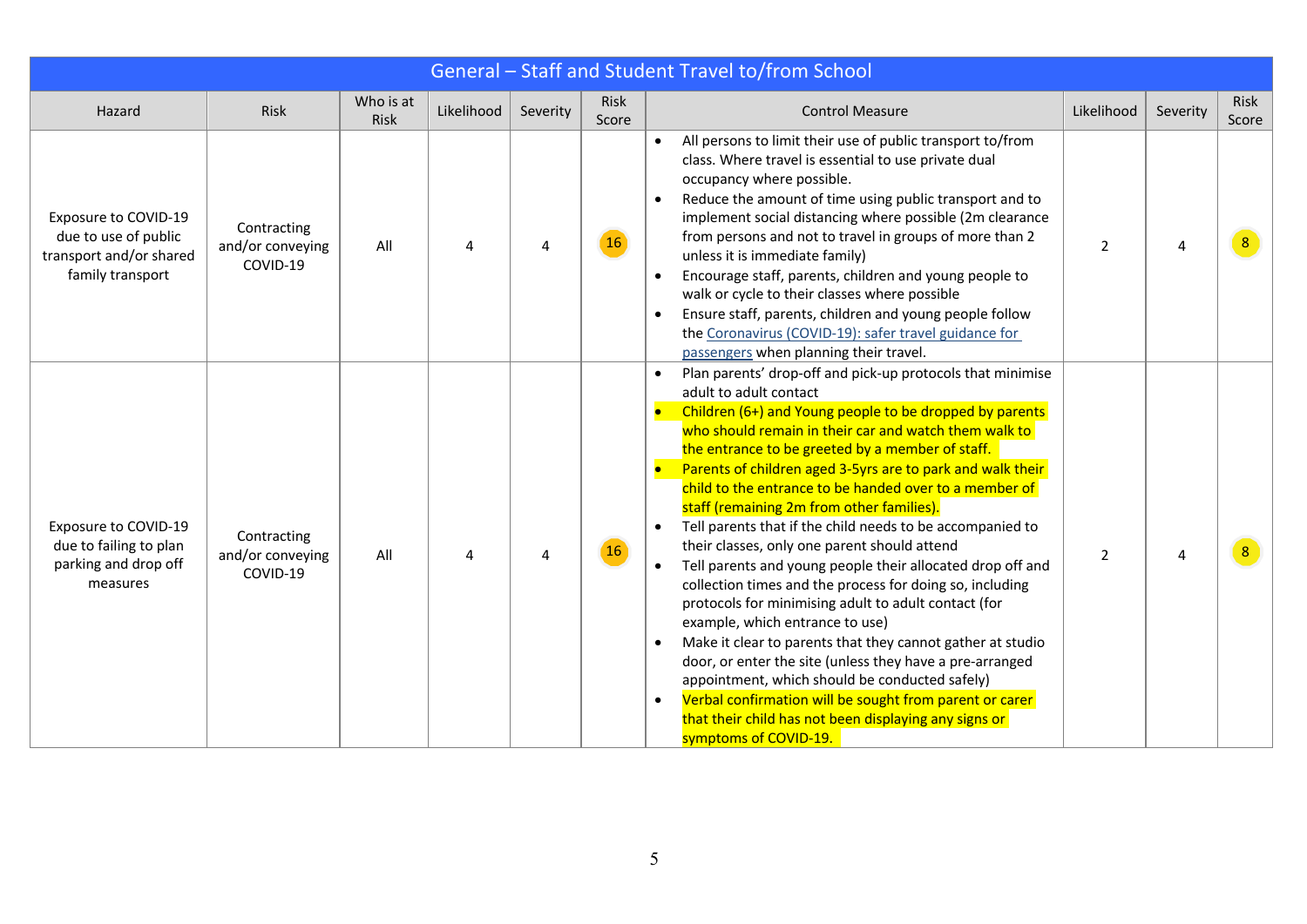|                                                                                                         | <b>Staff Training</b>                       |                |            |          |                      |                                                                                                                                                                                                                                                                                                                                                                                                                                                                                                                                                                                                                                                                                     |                |                |                      |  |  |  |
|---------------------------------------------------------------------------------------------------------|---------------------------------------------|----------------|------------|----------|----------------------|-------------------------------------------------------------------------------------------------------------------------------------------------------------------------------------------------------------------------------------------------------------------------------------------------------------------------------------------------------------------------------------------------------------------------------------------------------------------------------------------------------------------------------------------------------------------------------------------------------------------------------------------------------------------------------------|----------------|----------------|----------------------|--|--|--|
| Hazard                                                                                                  | Risk                                        | Who is at Risk | Likelihood | Severity | <b>Risk</b><br>Score | <b>Control Measure</b>                                                                                                                                                                                                                                                                                                                                                                                                                                                                                                                                                                                                                                                              | Likelihood     | Severity       | <b>Risk</b><br>Score |  |  |  |
| Teaching and coaching<br>staff failing to act<br>appropriately<br>(infection control)                   | Contracting<br>and/or conveying<br>COVID-19 | All            | 3          | 4        | 12 <sup>2</sup>      | $\bullet$<br>All staff to undertake a free COVID-19 course<br>providing all of the vital information on COVID-19<br>to help minimise spread https://www.virtual-<br>college.co.uk/courses//prevent-covid-19-free-<br>training<br>Staff have been consulted and informed about the<br>$\bullet$<br>plans (for example, safety measures, reporting<br>requirements, timetable changes and staggered<br>arrival and departure times), including discussing<br>whether additional training would be helpful.<br>Staff have been spoken to about correction<br>methods (where these would normally be done<br>with considered physical contact) and delivering<br>guidance at a distance | $\mathbf{1}$   | $\Delta$       |                      |  |  |  |
| Venue, support staff,<br>and delivery workers<br>failing to act<br>appropriately<br>(infection control) | Contracting<br>and/or conveying<br>COVID-19 | All            | 3          | 4        | 12                   | Communicate early with venue, contractors and<br>suppliers that will need to prepare to support your<br>plans for opening for example, cleaning, catering,<br>food suppliers and hygiene suppliers<br>Discuss with cleaning contractors or staff the<br>additional cleaning requirements and agree<br>additional hours to allow for this.                                                                                                                                                                                                                                                                                                                                           | 1              | $\Lambda$      |                      |  |  |  |
|                                                                                                         |                                             |                |            |          |                      | Venue - Spaces/Studios                                                                                                                                                                                                                                                                                                                                                                                                                                                                                                                                                                                                                                                              |                |                |                      |  |  |  |
| Hazard                                                                                                  | <b>Risk</b>                                 | Who is at Risk | Likelihood | Severity | Risk<br>Score        | <b>Control Measure</b>                                                                                                                                                                                                                                                                                                                                                                                                                                                                                                                                                                                                                                                              | Likelihood     | Severity       | Risk<br>Score        |  |  |  |
| Ingress/Egress to site<br>leading to lack of<br>infection control                                       | Contracting<br>and/or conveying<br>COVID-19 | All            | 3          | 4        |                      | Where possible to implement the following<br>practices:<br>Space/Studios to be accessed directly from<br>$\overline{\bigcirc}$<br>the outdoors.<br>Stop all non-essential visitors (includes<br>$\circ$<br>parents, carers and visiting tutors where the<br>skill can be delivered 'in house')<br>Introduce staggered class start and finish<br>$\circ$<br>times to reduce congestion and contact at all<br>times                                                                                                                                                                                                                                                                   | $\overline{2}$ | $\overline{a}$ | 8 <sup>°</sup>       |  |  |  |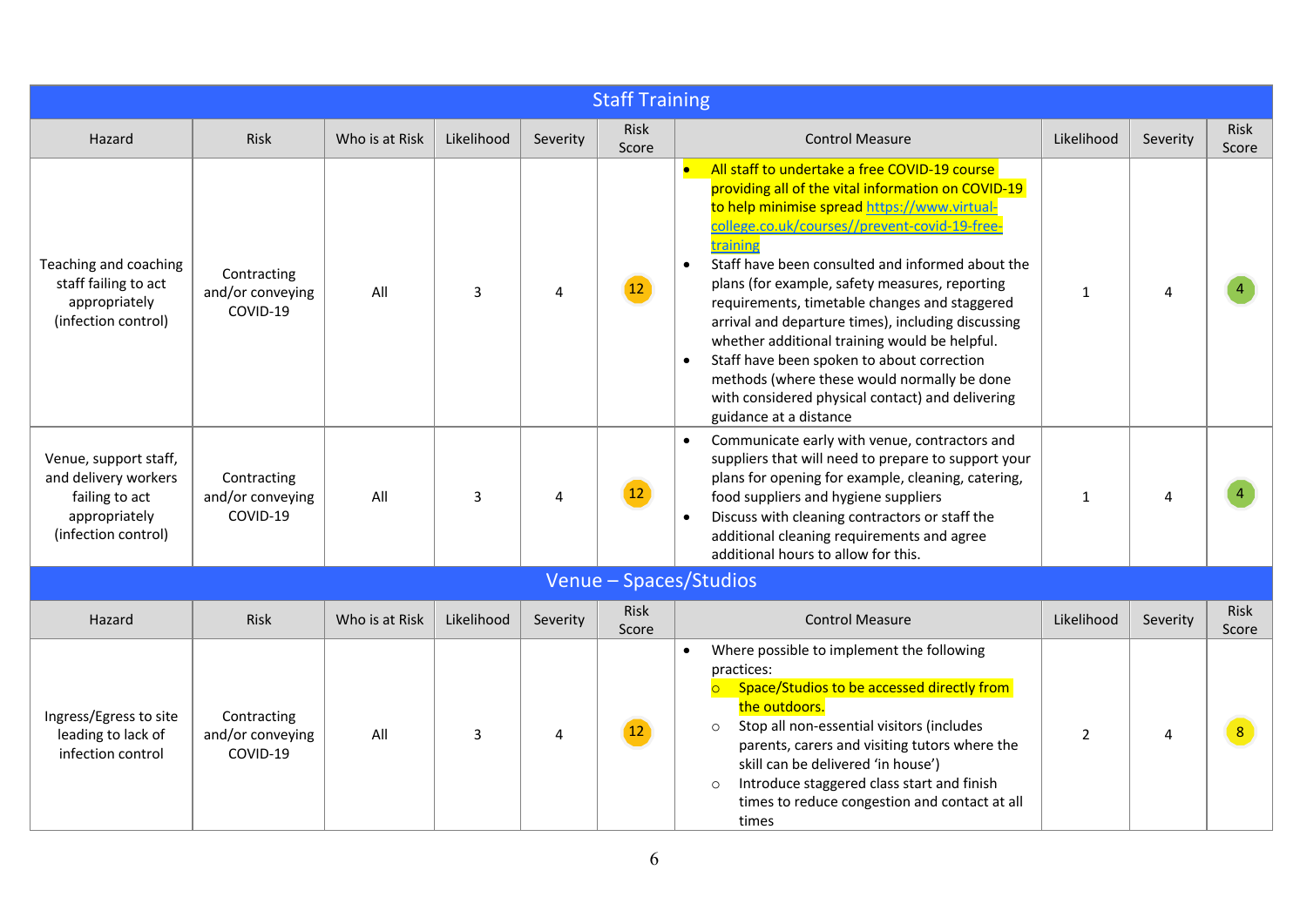|                                    |                                             |     |   |   |              | Monitor site access points to enable social<br>$\circ$<br>distancing - you may need to change the<br>number of access points, either increase to<br>reduce congestion or decrease to enable<br>monitoring<br>Consider one-way circulation, or place a<br>$\circ$<br>divider down the middle of the corridor to<br>keep groups apart as they move through the<br>setting where spaces are accessed by<br>corridors<br>Prop doors open, where safe to do so (bearing<br>$\circ$<br>in mind fire safety and safeguarding), to limit<br>use of door handles and aid ventilation<br>Require all staff and students to wash their<br>$\circ$<br>hands for 20 secs or clean with anti-bacterial<br>gel before entering or leaving the space<br>Allow plenty of space (two metres) between<br>$\circ$<br>people waiting to enter studio(s)<br>Regularly clean common contact surfaces in<br>$\circ$<br>reception, offices and studios (such as drama<br>blocks, pianos, chairs and barres), particularly<br>during peak flow times<br>Whilst in general groups should be kept apart,<br>$\circ$<br>brief, transitory contact where unavoidable,<br>such as passing in a corridor, is low risk. |  |
|------------------------------------|---------------------------------------------|-----|---|---|--------------|----------------------------------------------------------------------------------------------------------------------------------------------------------------------------------------------------------------------------------------------------------------------------------------------------------------------------------------------------------------------------------------------------------------------------------------------------------------------------------------------------------------------------------------------------------------------------------------------------------------------------------------------------------------------------------------------------------------------------------------------------------------------------------------------------------------------------------------------------------------------------------------------------------------------------------------------------------------------------------------------------------------------------------------------------------------------------------------------------------------------------------------------------------------------------------------|--|
| Inadequate cleaning of<br>space(s) | Contracting<br>and/or conveying<br>COVID-19 | All | 3 | 4 | $12^{\circ}$ | Follow the COVID-19: cleaning of non-healthcare<br>$\bullet$<br>settings guidance<br>Regularly clean common contact surfaces in<br>reception, offices and studios (such as drama<br>blocks, pianos, chairs and barres), particularly<br>during peak flow times<br>Cleaning frequently touched surfaces using<br>$\bullet$<br>standard products, such as detergents and bleach<br>8<br>$\overline{2}$<br>4<br>Remove unnecessary items from studio<br>environments where there is space to store it<br>elsewhere<br>Remove soft furnishings and any items that are<br>hard to clean (such as gym mats, props or those<br>with intricate parts)<br>Ensure adequate cleaning between groups is in<br>place, following the COVID-19: cleaning of non-                                                                                                                                                                                                                                                                                                                                                                                                                                      |  |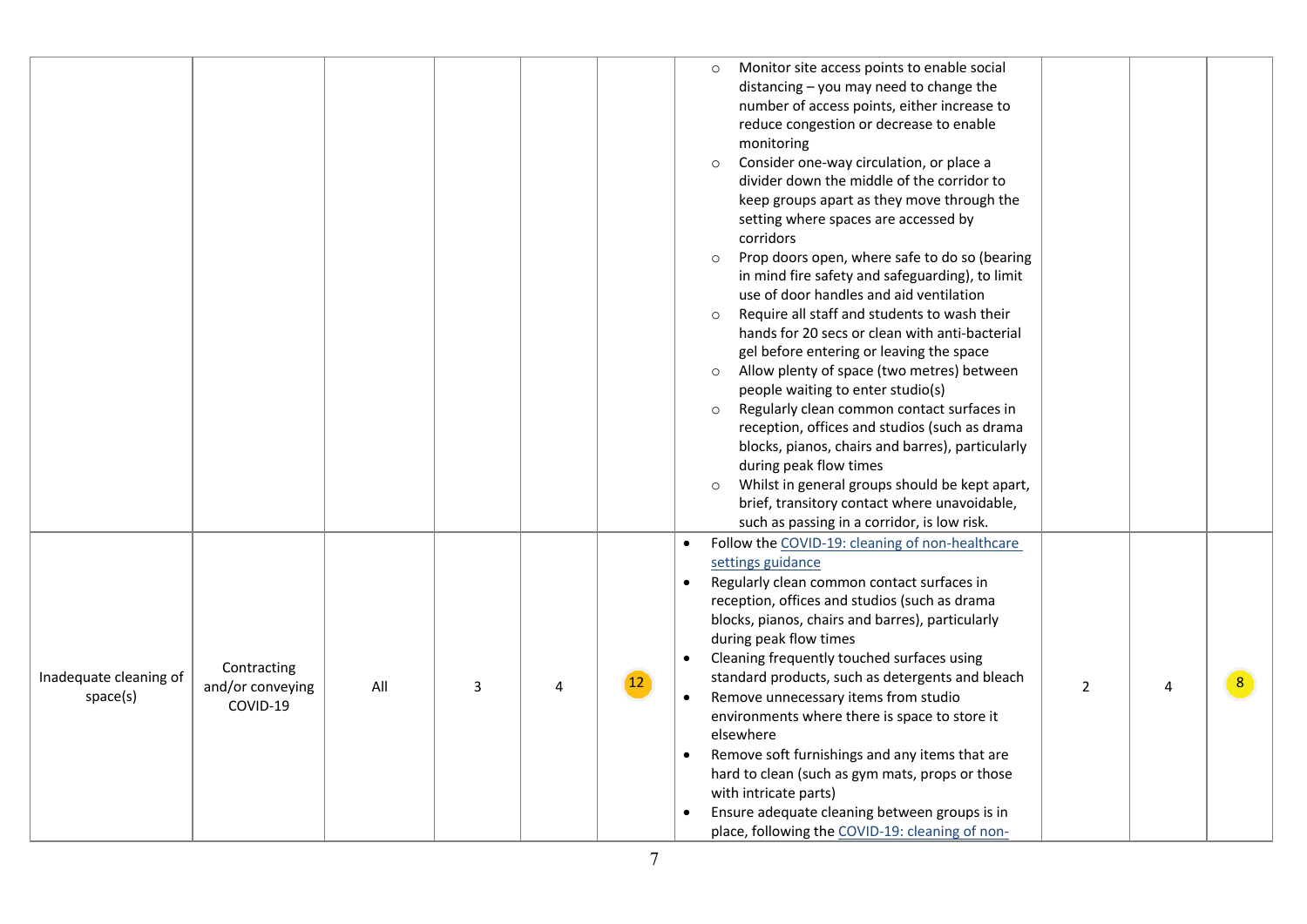|                                                |                                             |     |                |   |                        | healthcare settings guidance                                                                                                                                                                                                                                                                                                                                                                                                                                                                                    |                |   |  |
|------------------------------------------------|---------------------------------------------|-----|----------------|---|------------------------|-----------------------------------------------------------------------------------------------------------------------------------------------------------------------------------------------------------------------------------------------------------------------------------------------------------------------------------------------------------------------------------------------------------------------------------------------------------------------------------------------------------------|----------------|---|--|
| Lack of ventilation of<br>space(s)             | Contracting<br>and/or conveying<br>COVID-19 | All | 3              | 4 | $12^{\circ}$           | Where possible, all spaces should be well<br>ventilated using natural ventilation (opening<br>windows).<br>Increase ventilation (to ideally maximum) within<br>enclosed spaces and ensure air handling systems<br>are not occupancy driven (over-ride where<br>possible).<br>Prop doors open, where safe to do so (bearing in<br>mind fire safety and safeguarding), to limit use of<br>door handles and aid ventilation.                                                                                       | $\overline{2}$ | 4 |  |
| Lack of Hand Washing                           | Contracting<br>and/or conveying<br>COVID-19 | All | 3              | 4 | $12^{\circ}$           | Staff and students to frequently wash their hands<br>with soap and warm water for 20 seconds and dry<br>thoroughly (ideally every 60mins). Review<br>the guidance on hand cleaning<br>Staff and students to clean their hands on arrival<br>at the school<br>• Ensure help is available for children and young<br>people who have trouble cleaning their hands<br>independently<br>Consider how to encourage young children to<br>learn and practise these habits through drama<br>games, songs and repetition. | $\overline{2}$ | 4 |  |
| Lack of provision of<br>effective Hand Gel     | Contracting<br>and/or conveying<br>COVID-19 | All | $\overline{2}$ | 4 | $\left 8\right\rangle$ | Ensure that hand gel (minimum 60% ethanol or<br>70% isopropanol) is available where hand-washing<br>facilities are not readily accessible.<br>Staff and students to clean their hands with hand<br>gel on arrival at the school entrance                                                                                                                                                                                                                                                                        | 1              | 4 |  |
| Toilet facilities - high<br>risk contact areas | Contracting<br>and/or conveying<br>COVID-19 | All | 3              | 4 | 12 <sup>2</sup>        | Ensure that toilets do not become crowded by<br>limiting the number of staff or students who use<br>the toilet facilities at one time.<br>Dedicate a toilet for use by Dance and Drama<br>students where facilities are accessed by other<br>persons such as members of the public and venue<br>staff - consider Child Protection implications.<br>Display signage to the above effect.<br>$\bullet$                                                                                                            | $\overline{2}$ | 4 |  |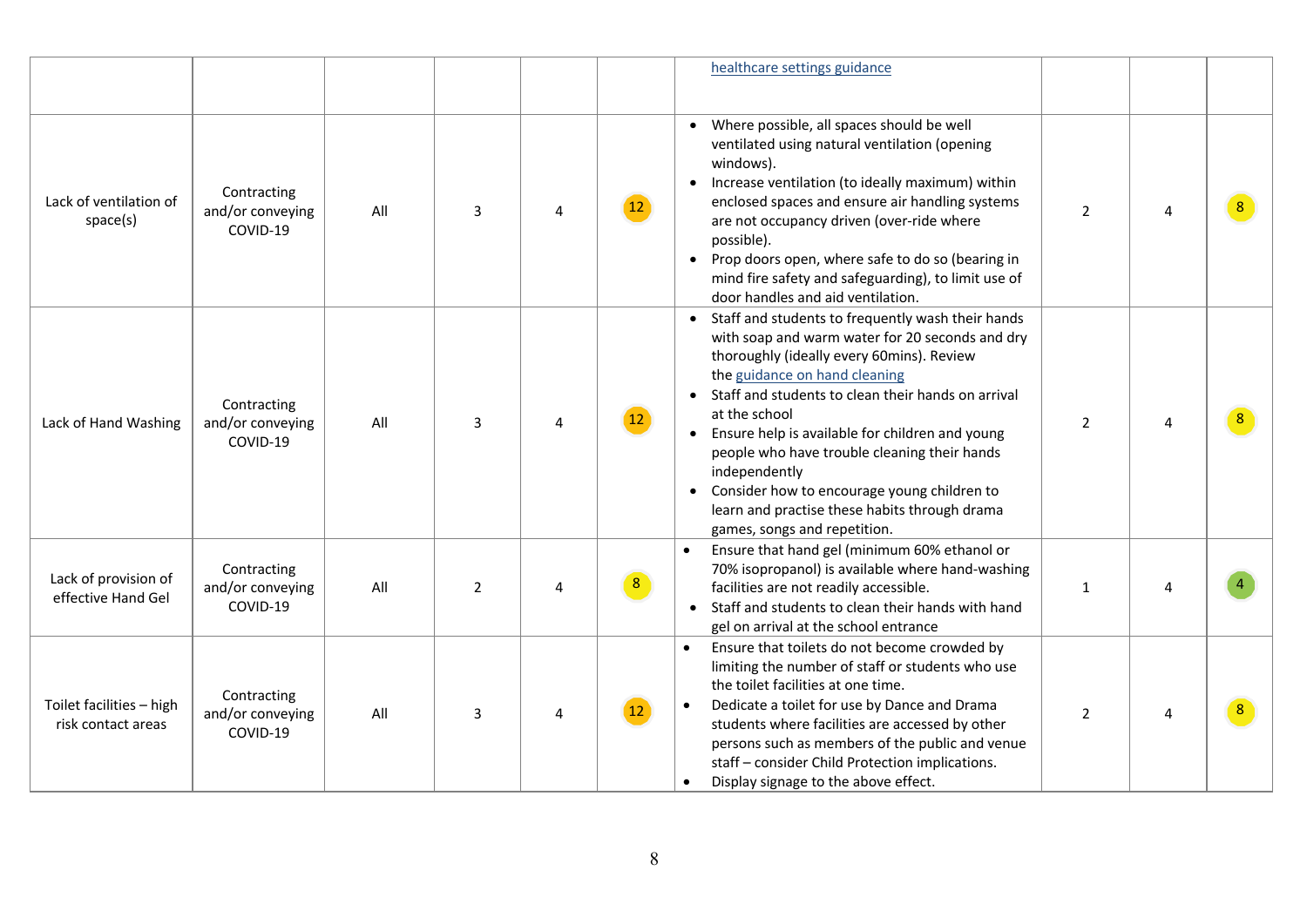| Failure of Respiratory<br>hygiene                             | Contracting<br>and/or conveying<br>COVID-19 | All | 3 | 4 | 12 <sup>°</sup> | Avoiding touching your face/eyes/nose/mouth<br>with unwashed hands and cover your cough or<br>sneeze with a tissue then throw it in the bin<br>('catch it, bin it, kill it').<br>Monitoring of younger students to ensure they<br>$\bullet$<br>follow the above.<br>Provision of sufficient bins and waste receptacles<br>$\bullet$<br>around the school/studio(s)<br>Provision of boxes of tissues around the<br>$\bullet$<br>school/studio(s)                                                                                                                                                                                                                                                                                                                                                                                                                 | $\overline{2}$ | 4 |  |
|---------------------------------------------------------------|---------------------------------------------|-----|---|---|-----------------|-----------------------------------------------------------------------------------------------------------------------------------------------------------------------------------------------------------------------------------------------------------------------------------------------------------------------------------------------------------------------------------------------------------------------------------------------------------------------------------------------------------------------------------------------------------------------------------------------------------------------------------------------------------------------------------------------------------------------------------------------------------------------------------------------------------------------------------------------------------------|----------------|---|--|
| Lack of signage leading<br>to a failure to follow<br>guidance | Contracting<br>and/or conveying<br>COVID-19 | All | 3 | 4 | $12^{\circ}$    | Display the following, where appropriate, around<br>$\bullet$<br>the school and studios;<br>Catch It, Bin It, Kill It<br>$\circ$<br><b>Social Distancing</b><br>$\circ$<br>Use Hand Gel<br>$\circ$<br>Please Wash Your Hands For 20 Sec<br>$\circ$<br><b>Your Nearest Sanitisation Point Is</b><br>$\circ$<br>Hand Sanitisation Point Right Arrow<br>$\circ$<br><b>Hand Sanitisation Point</b><br>$\circ$<br>Hand Sanitisation Point Left Arrow<br>$\circ$<br>No Entry<br>$\circ$<br>Downstairs Only<br>$\circ$<br>Up Stairs Only<br>$\circ$<br>Maximum Occupancy of <insert> People<br/><math display="inline">\circ</math></insert>                                                                                                                                                                                                                           | $\overline{2}$ | 4 |  |
| Ill student, child or<br>member of staff                      | Contracting<br>and/or conveying<br>COVID-19 | All | Δ | 4 | <b>16</b>       | If a student or child is awaiting collection, they<br>should be moved, if possible, to a room where<br>they can be isolated behind a closed door,<br>depending on the age of the child and with<br>appropriate adult supervision if required. Ideally, a<br>window should be opened for ventilation. If it is<br>not possible to isolate them, move them to an<br>area which is at least 2 metres away from other<br>people.<br>If they need to go to the bathroom while waiting<br>$\bullet$<br>to be collected, they should use a separate<br>bathroom if possible. The bathroom should be<br>cleaned and disinfected using standard cleaning<br>products before being used by anyone else.<br>If a child or student becomes unwell with<br>$\bullet$<br>symptoms of coronavirus while in their class and<br>needs direct personal care until they can return | $\overline{2}$ | 4 |  |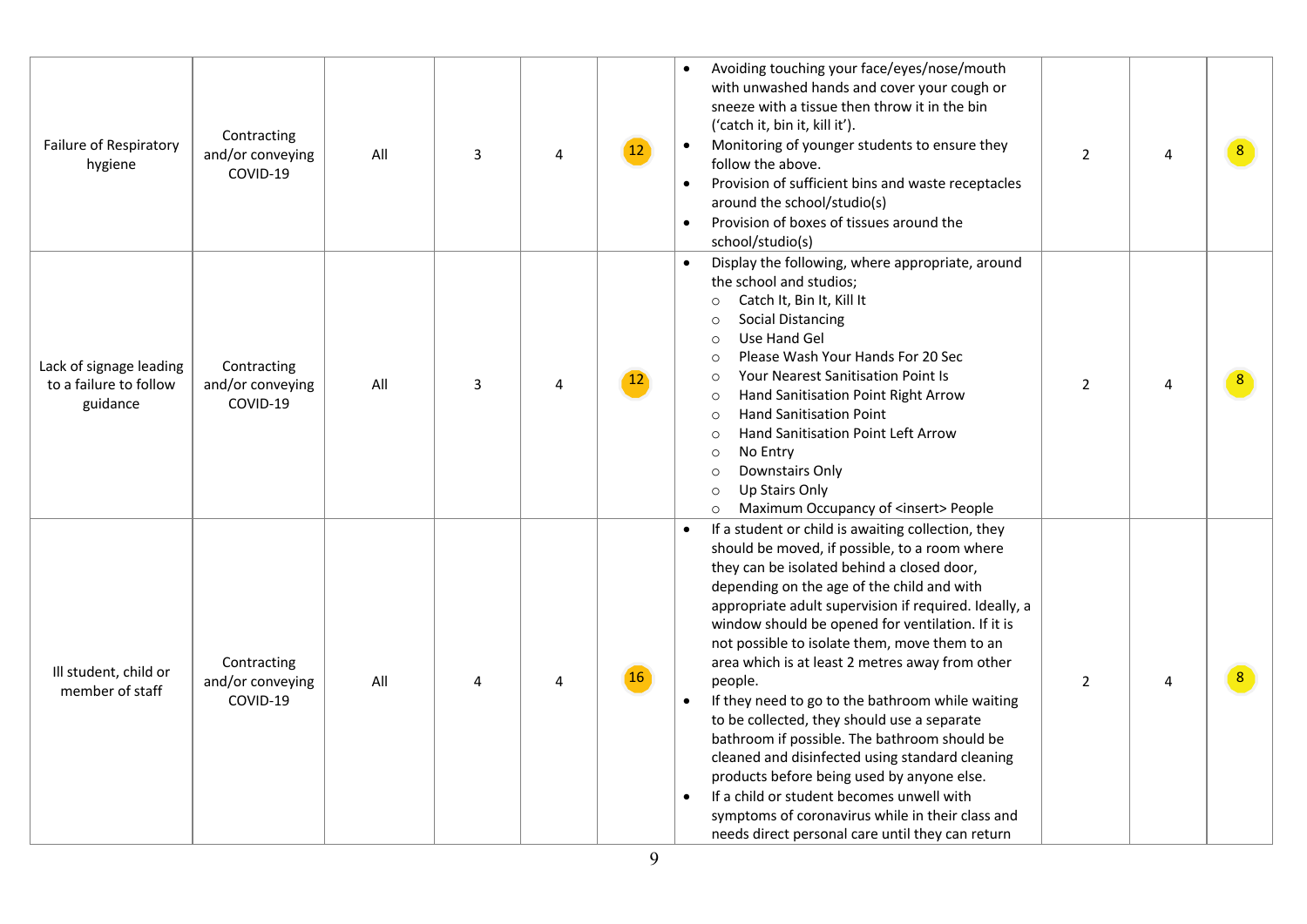|                                                                                                                    |                                             |                |                |          |                      | home a fluid-resistant surgical face mask should be<br>worn by the supervising adult if a distance of 2<br>metres cannot be maintained. If contact with the<br>child or young person is necessary, then<br>disposable gloves, a disposable apron and a fluid-<br>resistant surgical face mask should be worn by the<br>supervising adult. If a dynamic risk assessment<br>determines that there is a risk of splashing to the<br>eyes, for example from coughing, spitting, or<br>vomiting, then eye protection should also be<br>worn.                                                                                                                                                                                                                                                                                                                                   |                |          |                      |
|--------------------------------------------------------------------------------------------------------------------|---------------------------------------------|----------------|----------------|----------|----------------------|---------------------------------------------------------------------------------------------------------------------------------------------------------------------------------------------------------------------------------------------------------------------------------------------------------------------------------------------------------------------------------------------------------------------------------------------------------------------------------------------------------------------------------------------------------------------------------------------------------------------------------------------------------------------------------------------------------------------------------------------------------------------------------------------------------------------------------------------------------------------------|----------------|----------|----------------------|
| Lack of provision of<br>First Aid or failing to<br>consider implications<br>on first aid and<br>medical provision. | Contracting<br>and/or conveying<br>COVID-19 | All            | 3              | 3        | 9 <sup>1</sup>       | Consider if it is appropriate to increase first aid<br>$\bullet$<br>provision whilst the Coronavirus (COVID-19) risk is<br>present.<br>Consider the scheduling of higher risk activities<br>$\bullet$<br>(such as Dance Lifts, Acro and Tricks) and potential<br>demands on emergency services.<br>First aid boxes should be checked regularly to<br>$\bullet$<br>make sure that they are fully stocked and, where<br>possible, they should include resuscitation face<br>shields.<br>First aiders should all be briefed to check the latest<br>$\bullet$<br>Government guidance on cardiopulmonary<br>resuscitation -<br>https://www.gov.uk/government/publications/no<br>vel-coronavirus-2019-ncov-interim-guidance-for-<br>first-responders/interim-guidance-for-first-<br>responders-and-others-in-close-contact-with-<br>symptomatic-people-with-potential-2019-ncov | $\mathbf{1}$   | 3        |                      |
| Lack of Waste<br>Management                                                                                        | Contracting<br>and/or conveying<br>COVID-19 | All            | $\overline{2}$ | 4        | 8 <sup>°</sup>       | Ensure that bins for tissues are emptied<br>$\bullet$<br>throughout the day.                                                                                                                                                                                                                                                                                                                                                                                                                                                                                                                                                                                                                                                                                                                                                                                              | $\mathbf{1}$   | 4        |                      |
|                                                                                                                    |                                             |                |                |          | Delivery of classes  |                                                                                                                                                                                                                                                                                                                                                                                                                                                                                                                                                                                                                                                                                                                                                                                                                                                                           |                |          |                      |
| Hazard                                                                                                             | Risk                                        | Who is at Risk | Likelihood     | Severity | <b>Risk</b><br>Score | <b>Control Measure</b>                                                                                                                                                                                                                                                                                                                                                                                                                                                                                                                                                                                                                                                                                                                                                                                                                                                    | Likelihood     | Severity | <b>Risk</b><br>Score |
| Class timetable- lack of<br>planning                                                                               | Contracting<br>and/or conveying<br>COVID-19 | All            |                |          | <b>16</b>            | Decide which lessons or activities will be delivered<br>$\bullet$<br>(this may be a reduced timetable offering non-<br>contact activities initially - i.e. individual LAMDA<br>exam preparation but not Musicals)<br>Reduce and control any activities that result in air<br>$\bullet$                                                                                                                                                                                                                                                                                                                                                                                                                                                                                                                                                                                    | $\overline{2}$ | 4        | 8                    |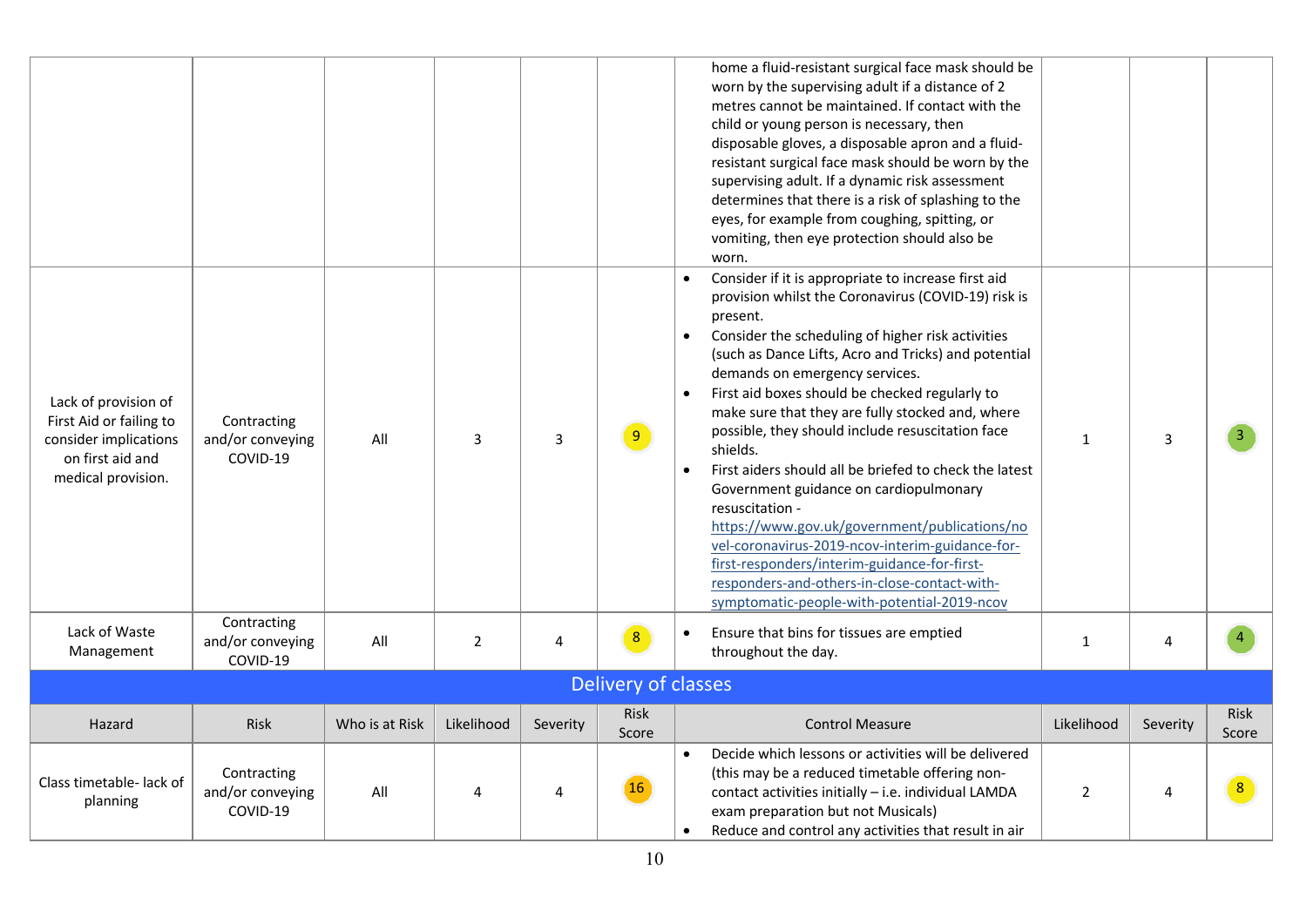|                                                                        |                                             |     |   |   |                 | droplets travelling excessive distance (i.e. Vocal<br>Projection, Singing and Breathing exercises).<br>Where such activities are delivered introduce<br>further controls such as;<br>Smaller group sizes<br>$\circ$<br>Group lessons delivered in one direction with<br>$\circ$<br>minimum distancing rather than in a circle<br>Increase distance between the vocalist and<br>$\circ$<br>piano/teacher beyond 2m where possible<br>Consider if any activities could take place outdoors<br>$\bullet$<br>(such as open-air drama/plays)<br>Use the timetable to reduce movement around<br>$\bullet$<br>the school/studio(s)<br>Consider how to keep small groups of students<br>$\bullet$<br>together throughout the day and to avoid larger<br>groups of students mixing<br>Ensure that students are in the same small groups<br>at all times each day, and different groups are not<br>mixed during the day, or on subsequent days. (This<br>may mean that a student may not undertake all of<br>the classes they would normally wish to).<br>Ensure that the same teacher(s) and other staff<br>are assigned to each group and, as far as possible,<br>these stay the same during the day and on<br>subsequent days, recognising that there will be<br>some subject specialist rotation of staff (for<br>example Singing teachers). |   |  |
|------------------------------------------------------------------------|---------------------------------------------|-----|---|---|-----------------|----------------------------------------------------------------------------------------------------------------------------------------------------------------------------------------------------------------------------------------------------------------------------------------------------------------------------------------------------------------------------------------------------------------------------------------------------------------------------------------------------------------------------------------------------------------------------------------------------------------------------------------------------------------------------------------------------------------------------------------------------------------------------------------------------------------------------------------------------------------------------------------------------------------------------------------------------------------------------------------------------------------------------------------------------------------------------------------------------------------------------------------------------------------------------------------------------------------------------------------------------------------------------------------------------------------------------------------|---|--|
| Excess class capacity<br>resulting in ineffective<br>social distancing | Contracting<br>and/or conveying<br>COVID-19 | All | 3 | 4 | 12 <sup>1</sup> | Limit studio capacities to:<br>$\bullet$<br>Studio $1 - 5$<br>$\overline{\circ}$<br>Studio $2 - 21$<br>Studio $3 - 8$<br>$\overline{\circ}$<br>In line with Government guidance a maximum of<br>$\bullet$<br>15 students per class (unless a lower figure above)<br>until such a time this guidance is revised.<br>$\overline{2}$<br>Classes to be delivered by one person or as small<br>number of persons as possible without<br>compromising safety or child protection measures.<br>Phased increasing of class numbers to take place<br>$\bullet$<br>to ensure that policies and procedures are robust.<br>To run 'tester' classes with maximum of 6 students<br>initially and slowly increase to the maximum                                                                                                                                                                                                                                                                                                                                                                                                                                                                                                                                                                                                                      | 4 |  |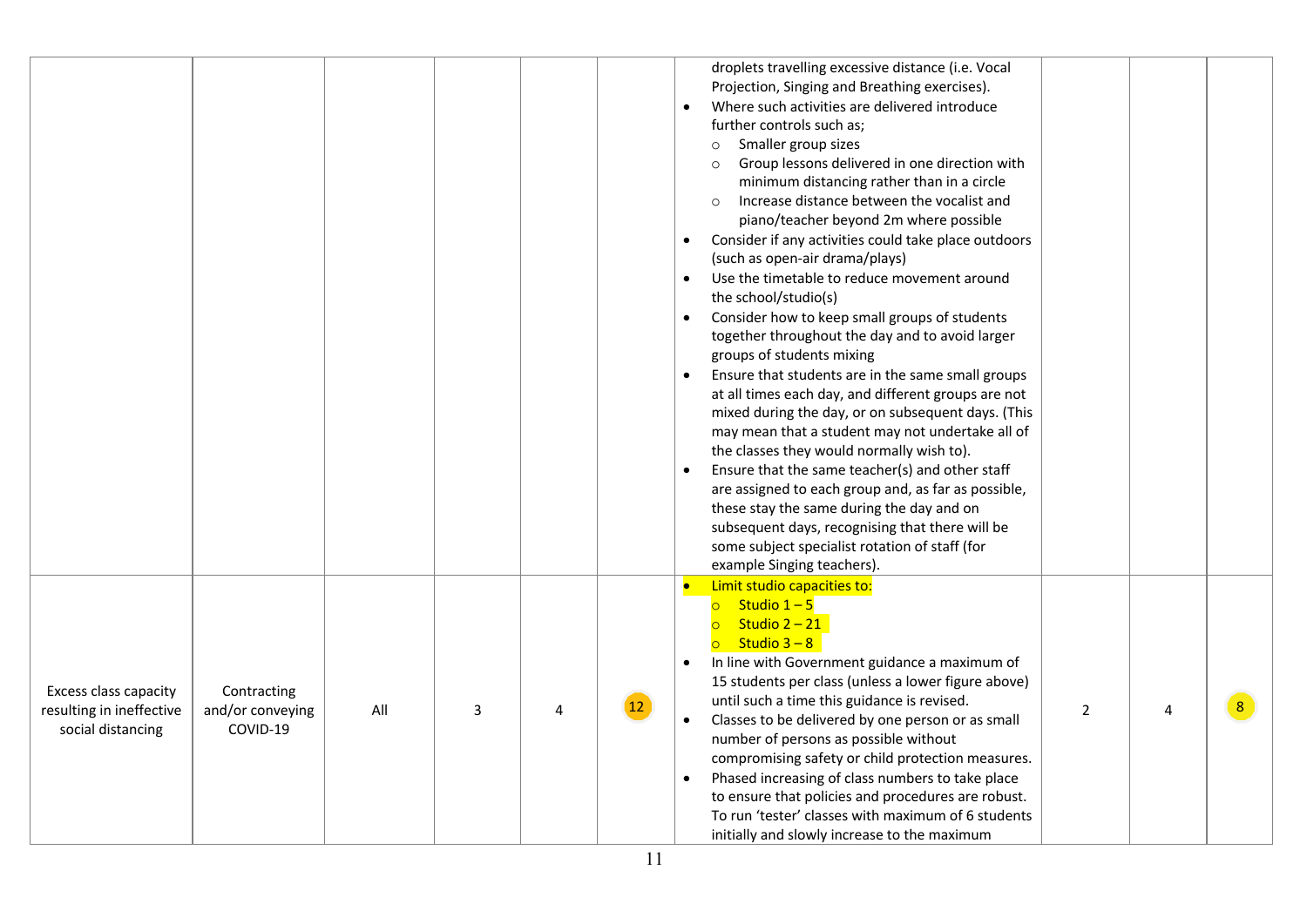|                                                                                             |                                             |     |                         |    | outlined above.<br>Mark up the space/studio(s) with tape to maintain<br>the 2m distance.<br>NOTE as of the 28 <sup>th</sup> May 2020 the 2m/6' social<br>$\bullet$<br>distance is being reviewed by SAGE. In the event<br>this is changed the capacity may be increased in<br>line with current guidance.                                                     |                |   |  |
|---------------------------------------------------------------------------------------------|---------------------------------------------|-----|-------------------------|----|---------------------------------------------------------------------------------------------------------------------------------------------------------------------------------------------------------------------------------------------------------------------------------------------------------------------------------------------------------------|----------------|---|--|
| Concurrent class start<br>and finish times<br>resulting in ineffective<br>social distancing | Contracting<br>and/or conveying<br>COVID-19 | All | 3                       |    | Introduce staggered start and finish times to<br>reduce congestion and contact at all times.                                                                                                                                                                                                                                                                  | $\mathfrak{p}$ |   |  |
| Overuse or<br>unnecessary use of<br>Changing facilities                                     | Contracting<br>and/or conveying<br>COVID-19 | All | 4                       | 16 | Students arrive for class 'ready to go' and as such<br>$\bullet$<br>minimise use of changing and toilet facilities.                                                                                                                                                                                                                                           | $\overline{2}$ | 4 |  |
| Partner work                                                                                | Contracting<br>and/or conveying<br>COVID-19 | All |                         | 16 | Eliminate any 'partner' work for the immediate<br>future.<br>Limit the frequency of working within 2-metres to<br>an absolute minimum and ensure it is for strictly<br>low intensity, sporadic work where exposure to<br>this distance is less than 15 mins.<br>NB - partner work involving students from the<br>same household (if applicable) is permitted. | $\overline{2}$ | 4 |  |
| Shared equipment (i.e.<br>Props, Acro<br>equipment, Ballet<br>Barres etc)                   | Contracting<br>and/or conveying<br>COVID-19 | All | $\overline{\mathbf{3}}$ | 12 | Seek to prevent the sharing of equipment where<br>possible. Where this isn't possible shared<br>equipment and surfaces should be cleaned and<br>disinfected more frequently as per the above.                                                                                                                                                                 | $\overline{2}$ | 4 |  |

#### **Personal protective equipment (PPE) including face coverings and facemasks**

Wearing a face covering or face mask in schools or other education settings is not recommended. Face coverings may be beneficial for short periods indoors where there is a risk of close social contact with people you do not usually meet and where social distancing and other measures cannot be maintained, for example on public transport or in some shops. This does not apply to schools or other education settings. Schools and other education or childcare settings should therefore not require staff, children and learners to wear face coverings. Changing habits, cleaning and hygiene are effective measures in controlling the spread of the virus. Face coverings (or any form of medical mask where instructed to be used for specific clinical reasons) should not be worn in any circumstance by those who may not be able to handle them as directed (for example, young children, or those with special educational needs or disabilities) as it may inadvertently increase the risk of transmission.

The majority of staff in education settings will not require PPE beyond what they would normally need for their work, even if they are not always able to maintain a distance of 2 metres from others. PPE is only needed in a very small number of cases including:

• children, young people and students whose care routinely already involves the use of PPE due to their intimate care needs should continue to receive their care in the same way